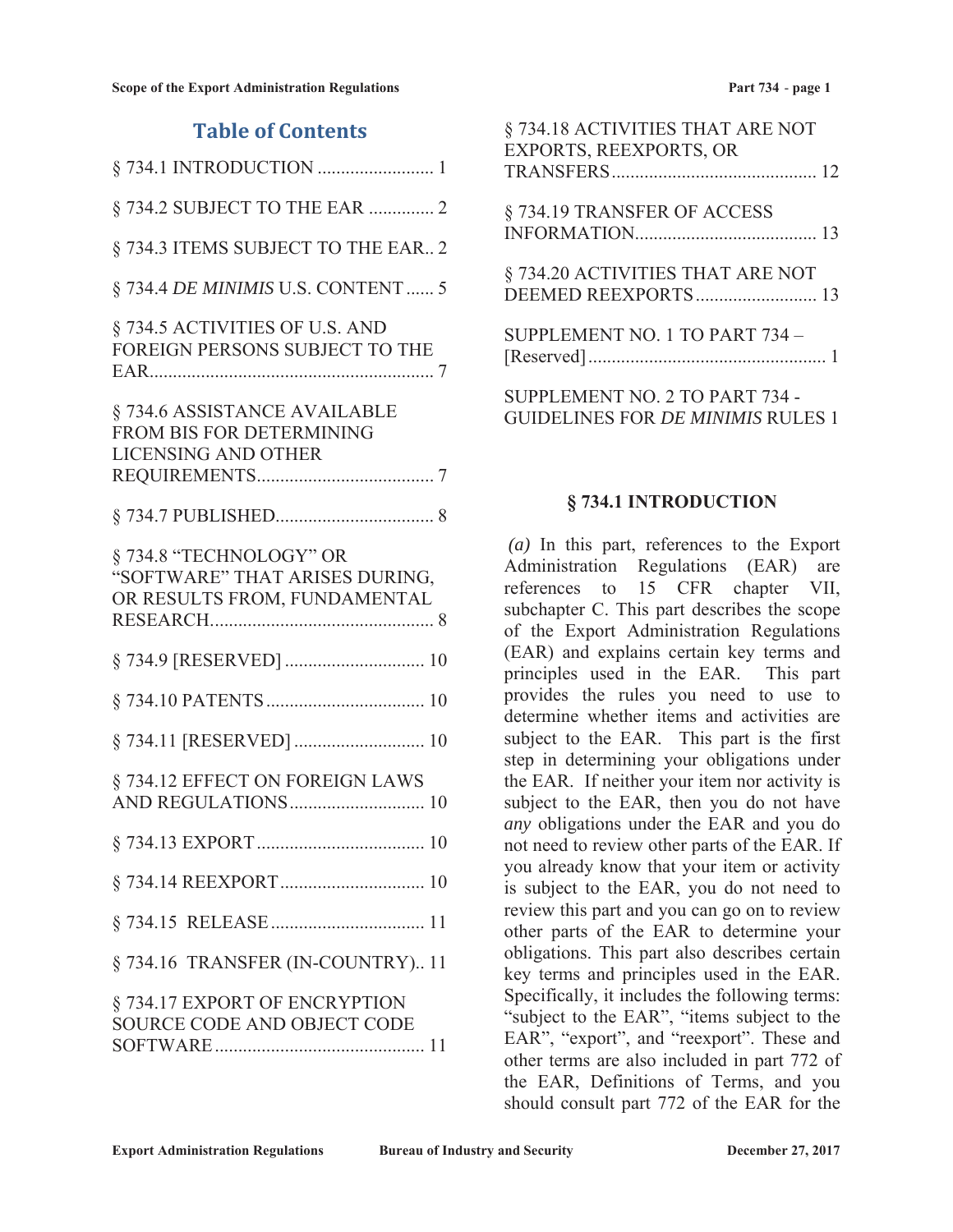meaning of terms used in the EAR. Finally, this part makes clear that compliance with the EAR does not relieve any obligations imposed under foreign laws.

*(b)* This part does not address any of the provisions set forth in part 760 of the EAR, Restrictive Trade Practices or Boycotts.

*(c)* This part does not define the scope of legal authority to regulate exports, including reexports, or activities found in the Export Administration Act and other statutes. What this part does do is set forth the extent to which such legal authority has been exercised through the EAR.

# **§ 734.2 SUBJECT TO THE EAR**

## *(a) Subject to the EAR - Definition*

**(1)** "Subject to the EAR" is a term used in the EAR to describe those items and activities over which BIS exercises regulatory jurisdiction under the EAR. Conversely, items and activities that are *not* subject to the EAR are outside the regulatory jurisdiction of the EAR and are not affected by these regulations. The items and activities subject to the EAR are described in §734.2 through §734.5 of this part. You should review the Commerce Control List (CCL) and any applicable parts of the EAR to determine whether an item or activity is subject to the EAR. However, if you need help in determining whether an item or activity is subject to the EAR, see §734.6 of this part. Publicly available technology and software not subject to the EAR are described in §734.7 through §734.11 and Supplement No. 1 to this part.

**(2)** Items and activities subject to the EAR may also be controlled under export-related programs administered by other agencies. Items and activities subject to the EAR are

not necessarily exempted from the control programs of other agencies. Although BIS and other agencies that maintain controls for national security and foreign policy reasons try to minimize overlapping jurisdiction, you should be aware that in some instances you may have to comply with more than one regulatory program.

**(3)** The term "subject to the EAR" should not be confused with licensing or other requirements imposed in other parts of the EAR. Just because an item or activity is subject to the EAR does not mean that a license or other requirement automatically applies. A license or other requirement applies only in those cases where other parts of the EAR impose a licensing or other requirement on such items or activities.

# *(b) [Reserved]*

### **§ 734.3 ITEMS SUBJECT TO THE EAR**

*(a)* Except for items excluded in paragraph (b) of this section, the following items are subject to the EAR:

**(1)** All items in the United States, including in a U.S. Foreign Trade Zone or moving intransit through the United States from one foreign country to another;

**(2)** All U.S. origin items wherever located;

**(3)** Foreign-made commodities that incorporate controlled U.S.-origin commodities, foreignmade commodities that are 'bundled' with controlled U.S.-origin software, foreign-made software that is commingled with controlled U.S.-origin software, and foreign-made technology that is commingled with controlled U.S.-origin technology:

(i) In any quantity, as described in  $\S$  734.4(a) of this part; or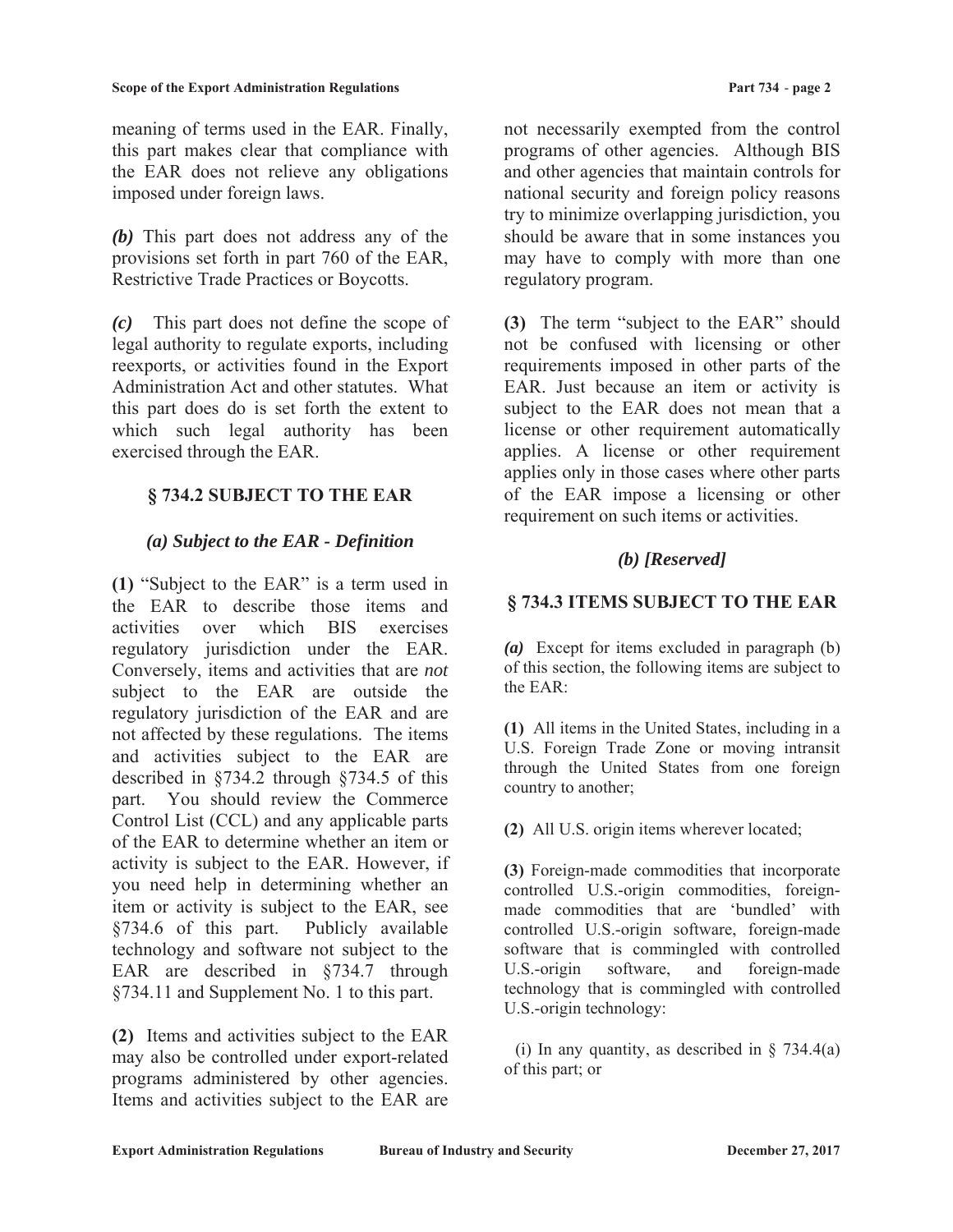#### **Scope of the Export Administration Regulations Part 734** - **page 3**

 (ii) In quantities exceeding the *de minimis*  levels, as described in  $\S$  734.4(c) or 734.4(d) of this part;

**(4**) Certain foreign-made direct products of U.S. origin technology or software, as described in  $§736.2(b)(3)$  of the EAR. The term "direct" product" means the immediate product (including processes and services) produced directly by the use of technology or software; and

*NOTE to paragraph (a)(4): Certain foreignmanufactured items developed or produced from U.S.-origin encryption items exported pursuant to License Exception ENC are subject to the EAR. See § 740.17(a) of the EAR.* 

**(5)** Certain commodities produced by any plant or major component of a plant located outside the United States that is a direct product of U.S. origin technology or software, as described in §736.2(b)(3) of the EAR.

#### *(b) The following are not subject to the EAR:*

**(1)** Items that are exclusively controlled for export or reexport by the following departments and agencies of the U.S. Government which regulate exports or reexports for national security or foreign policy purposes:

 (i) *Department of State*. The International Traffic in Arms Regulations (22 CFR part 121) administered by the Directorate of Defense Trade Controls relate to defense articles and defense services on the U.S. Munitions List (22 CFR part 121). Section 38 of the Arms Export Control Act (22 U.S.C. 2778). (Also see paragraph  $(b)(1)(vi)$  of this section).

*Note to paragraph (b)(1)(i): If a defense article or service is controlled by the U.S. Munitions List set forth in the International Traffic in Arms Regulations, its export and temporary import is regulated by the Department of State. The President has delegated the authority to control defense articles and services for purposes of permanent* 

*import to the Attorney General. The defense articles and services controlled by the Secretary of State and the Attorney General collectively comprise the U.S. Munitions List under the Arms Export Control Act (AECA). As the Attorney General exercises independent delegated authority to designate defense articles and services for purposes of permanent import controls, the permanent import control list administered by the Department of Justice has been separately labeled the U.S. Munitions Import List (27 CFR Part 447) to distinguish it from the list set out in the International Traffic in Arms Regulations. In carrying out the functions delegated to the Attorney General* 

*pursuant to the AECA, the Attorney General shall be guided by the views of the Secretary of State on matters affecting world peace, and the external security and foreign policy of the United States.* 

 (ii) *Treasury Department, Office of Foreign Assets Control (OFAC)*. Regulations administered by OFAC implement broad controls and embargo transactions with certain foreign countries. These regulations include controls on exports and reexports to certain countries (31 CFR chapter V). Trading with the Enemy Act (50 U.S.C. app. section 1 *et seq.*), and International Emergency Economic Powers Act (50 U.S.C. 1701, *et seq.*)

 (iii) *U.S. Nuclear Regulatory Commission (NRC)*. Regulations administered by NRC control the export and reexport of commodities related to nuclear reactor vessels (10 CFR part 110). Atomic Energy Act of 1954, as amended (42 U.S.C. part 2011 *et seq*.).

(iv) *Department of Energy (DOE)*. Regulations administered by DOE control the export and reexport of technology related to the production of special nuclear materials (10 CFR part 810). Atomic Energy Act of 1954, as amended (42 U.S.C. section 2011 *et seq*.).

 (v) *Patent and Trademark Office (PTO)*. Regulations administered by PTO provide for the export to a foreign country of unclassified technology in the form of a patent application or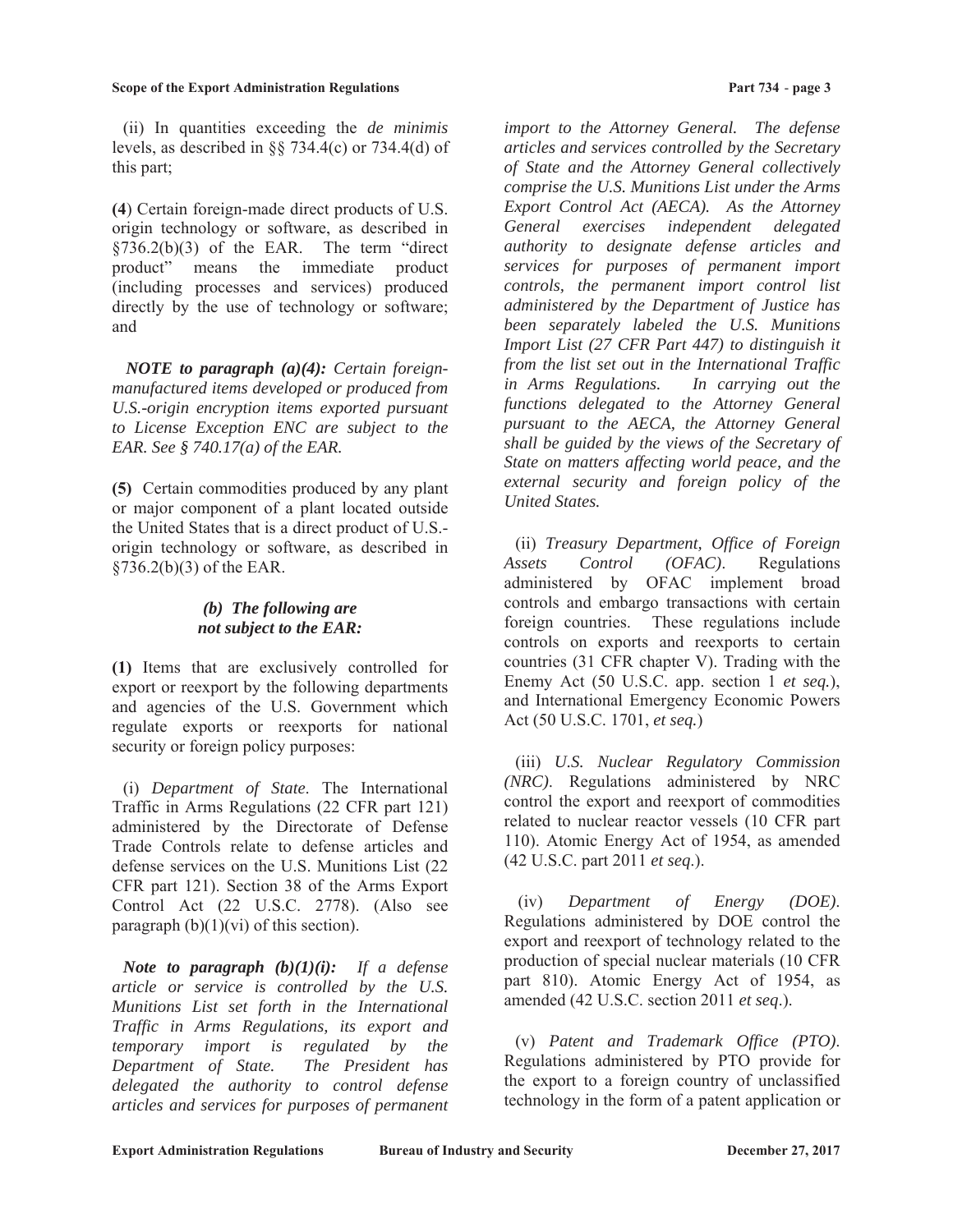an amendment, modification, or supplement thereto or division thereof (37 CFR part 5). BIS has delegated authority under the Export Administration Act to the PTO to approve exports and reexports of such technology which is subject to the EAR. Exports and reexports of such technology not approved under PTO regulations must comply with the EAR.

 (vi) *Department of Defense (DoD) and Department of State Foreign Military Sales (FMS) Program.* Items that are subject to the EAR that are sold, leased or loaned by the Department of Defense to a foreign country or international organization under the FMS Program of the Arms Export Control Act pursuant to a Letter of Offer and Acceptance (LOA) authorizing such transfers are *not* "subject to the EAR," but rather, are subject to the authority of the Arms Export Control Act.

**(2)** Prerecorded phonograph records reproducing in whole or in part, the content of printed books, pamphlets, and miscellaneous publications, including newspapers and periodicals; printed books, pamphlets, and miscellaneous publications including bound newspapers and periodicals; children's picture and painting books; newspaper and periodicals, unbound, excluding waste; music books; sheet music; calendars and calendar blocks, paper; maps, hydrographical charts, atlases, gazetteers, globe covers, and globes (terrestrial and celestial); exposed and developed microfilm reproducing, in whole or in part, the content of any of the above; exposed and developed motion picture film and soundtrack; and advertising printed matter exclusively related thereto.

- **(3)** Information and "software" that:
	- (i) Are published, as described in § 734.7;

 (ii) Arise during, or result from, fundamental research, as described in § 734.8;

 (iii) Are released by instruction in a catalog course or associated teaching laboratory of an academic institution;

 (iv) Appear in patents or open (published) patent applications available from or at any patent office, unless covered by an invention secrecy order, or are otherwise patent information as described in § 734.10;

(v) Are non-proprietary system descriptions; or

 (vi) Are telemetry data as defined in Note 2 to Category 9, Product Group E (see Supplement No. 1 to part 774 of the EAR).

*NOTE TO PARAGRAPHS (b)(2) AND (b)(3): A printed book or other printed material setting forth encryption source code is not itself subject to the EAR (see § 734.3(b)(2)). However, notwithstanding § 734.3(b)(2), encryption source code in electronic form or media (e.g., computer diskette or CD ROM) remains subject to the EAR (see § 734.17)). Publicly available encryption object code "software" classified under ECCN 5D002 is not subject to the EAR when the corresponding source code meets the criteria specified in § 742.15(b) of the EAR.* 

*NOTE TO PARAGRAPH (b)(3): Except as set forth in part 760 of this title, information that is not within the scope of the definition of "technology" (see § 772.1 of the EAR) is not subject to the EAR.*

*(c)* "Items subject to the EAR" consist of the items listed on the Commerce Control List (CCL) in part 774 of the EAR and all other items which meet the definition of that term. For ease of reference and classification purposes, items subject to the EAR which are not listed on the CCL are designated as "EAR99." Items subject to temporary CCL controls are classified under the ECCN 0Y521 series (i.e., 0A521, 0B521, 0C521, 0D521, and 0E521) pursuant to  $\frac{6}{5}$  42.6(a)(7) of the EAR, while a determination is made as to whether classification under a revised or new ECCN, or an EAR99 designation, is appropriate.

*(d)* Commodity classification determinations and advisory opinions issued by BIS are not, and may not be relied upon as, determinations that the items in question are "subject to the EAR,"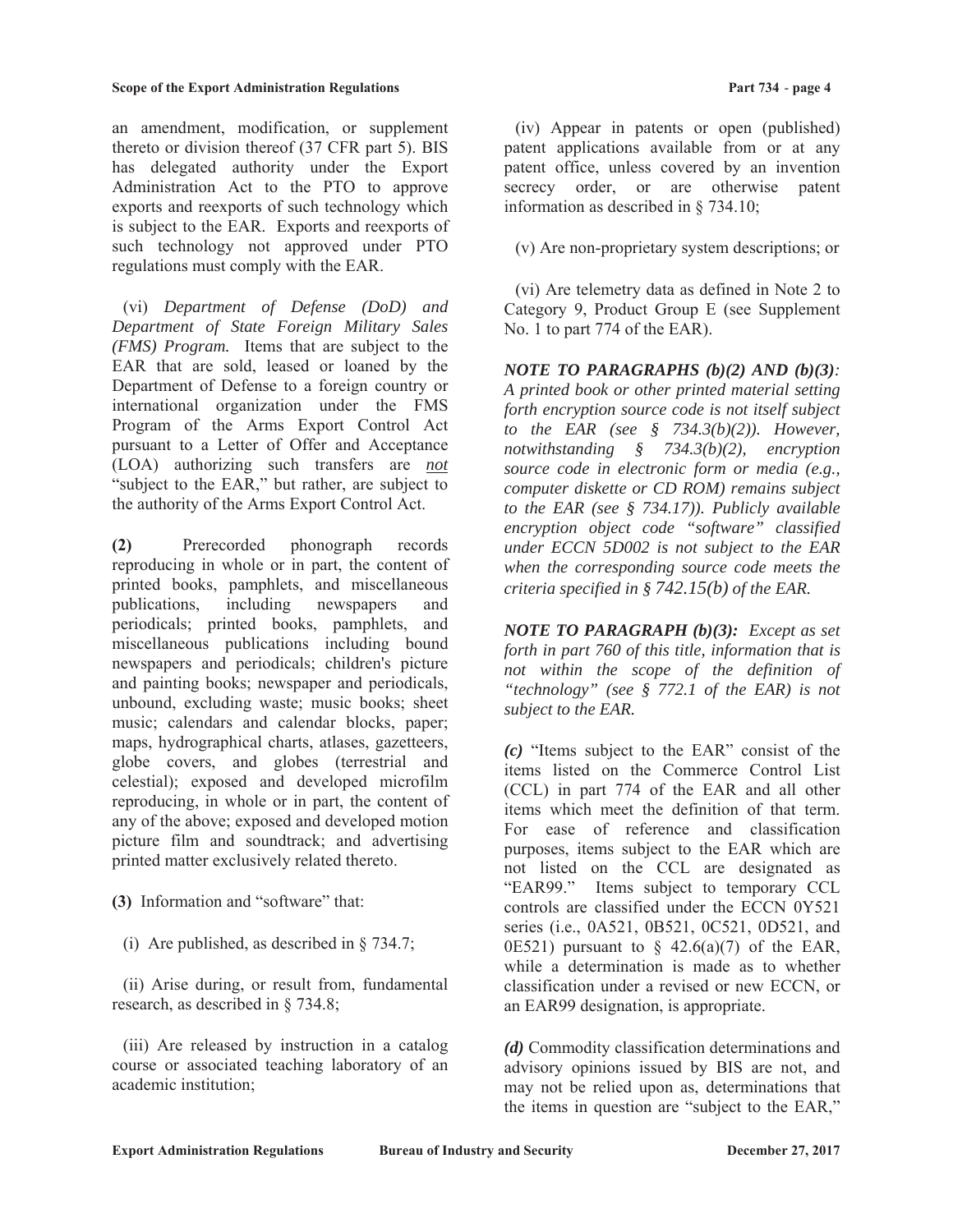as described in §748.3 of the EAR.

*(e)* Items subject to the EAR may be exported, reexported, or transferred in country under licenses, agreements, or other approvals from the Department of State's Directorate of Defense Trade Controls pursuant to §§ 120.5(b) and 126.6(c) of the International Traffic in Arms Regulations (ITAR) (22 CFR 120.5(b) and  $126.6(c)$ ). Exports, reexports, or in-country transfers not in accordance with the terms and conditions of a license, agreement, or other approval under  $\S$  120.5(b) of the ITAR requires separate authorization from BIS. Exports, reexports, or in-country transfers of items subject to the EAR under a Foreign Military Sales case that exceed the scope of  $\S$  126.6(c) of the ITAR or the scope of actions made by the Department of State's Office of Regional Security and Arms Transfers require separate authorization from BIS.

### **§ 734.4** *DE MINIMIS* **U.S. CONTENT**

#### *(a) Items for which there is no de minimis level*

**(1)** There is no *de minimis* level for the export from a foreign country of a foreign-made computer with an Adjusted Peak Performance (APP) exceeding that listed in ECCN 4A003.b and containing U.S.-origin controlled semiconductors (other than memory circuits) classified under ECCN 3A001 to Computer Tier 3 destinations; or exceeding an APP listed in ECCN 4A994.b and containing U.S.-origin controlled semiconductors (other than memory circuits) classified under ECCN 3A001 or high speed interconnect devices (ECCN 4A994.j) to Cuba, Iran, North Korea, Sudan, and Syria.

**(2)** Foreign produced encryption technology that incorporates U.S. origin encryption technology controlled by ECCN 5E002 is subject to the EAR regardless of the amount of U.S. origin content

**(3)** [RESERVED]

**(4)** There is no *de minimis* level for U.S.-origin

technology controlled by ECCN 9E003.a.1 through a.8, .h, .i, and .j. when redrawn, used, consulted, or otherwise commingled abroad.

**(5)** There is no *de minimis* level for foreignmade "military commodities" incorporating one or more of the commodities described in ECCN 0A919.a.1 when destined for a country listed in Country Group D:5 of Supplement No. 1 to part 740 of the EAR.

#### **(6) 9x515 and "600 series"**

(i) There is no *de minimis* level for foreignmade items that incorporate U.S.-origin 9x515 or "600 series" items enumerated or otherwise described in paragraphs .a through .x of a 9x515 or "600 series" ECCN when destined for a country listed in Country Group D:5 of Supplement No. 1 to part 740 of the EAR.

(ii) There is no *de minimis* level for foreignmade items that incorporate U.S.-origin 9x515 or "600 series" .y items when destined for a country listed in Country Group E:1 or E:2 of Supplement No. 1 to part 740 of the EAR or for the People's Republic of China (PRC).

**(7)** Under certain rules issued by the Office of Foreign Assets Control, certain exports from abroad by U.S.-owned or controlled entities may be prohibited notwithstanding the *de minimis*  provisions of the EAR. In addition, the *de minimis* rules do not relieve U.S. persons of the obligation to refrain from supporting the proliferation of weapons of mass-destruction and missiles as provided in § 744.6 of the EAR.

### *(b) Special requirements for certain encryption items*

Non-U.S.-made items that incorporate U.S. origin items that are listed in this paragraph are subject to the EAR unless they meet the *de minimis* level and destination requirements of paragraph (c) or (d) of this section and the requirements of this paragraph.

**(1)** The U.S.-origin commodities or software, if controlled under ECCN 5A002, ECCN 5B002,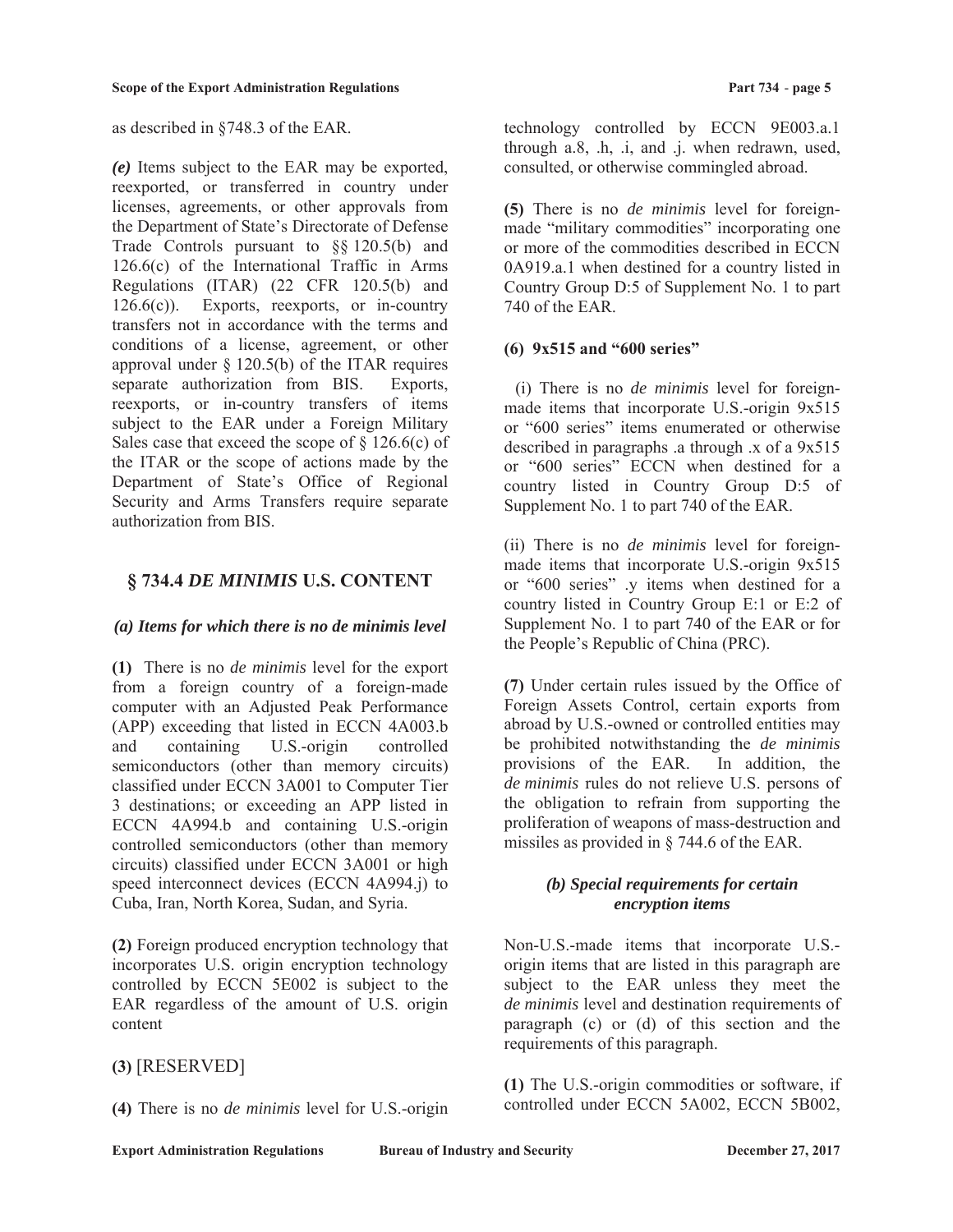#### **Scope of the Export Administration Regulations Part 734** - **page 6**

equivalent or related software therefor classified under ECCN 5D002, and "cryptanalytic items" classified under ECCN 5A004 or 5D002, must have been:

 (i) Publicly available encryption source code classified under ECCN 5D002 that has met the notification requirement of § 742.15(b), see § 734.3(b)(3) of the EAR. Such source code does not have to be counted as controlled U.S. origin content in a *de minimis* calculation;

(ii) Authorized for License Exception ENC by BIS after classification pursuant to § 740.17(b)(3) of the EAR;

(iii) Authorized for License Exception ENC by BIS after classification pursuant to § 740.17(b)(2) of the EAR, and the non-U.S. made product will not be sent to any destination in Country Groups E:1 and E:2 in Supplement No. 1 to part 740 of the EAR; or

(iv) Authorized for License Exception ENC pursuant to  $\S$  740.17(b)(1) of the EAR.

**(2)** U.S.-origin encryption items classified under ECCNs 5A992.c, 5D992.c, or 5E992.b.

*NOTE to paragraph (b): See Supplement No. 2 to this part for de minimis calculation procedures and reporting requirements.* 

#### *(c) 10% De Minimis Rule*

Except as provided in paragraphs (a) and  $(b)(1)(iii)$  of this section and subject to the provisions of paragraphs  $(b)(1)(i)$ ,  $(b)(1)(ii)$  and (b)(2) of this section, the following reexports are not subject to the EAR when made to any country in the world. See Supplement No. 2 of this part for guidance on calculating values.

**(1**) Reexports of a foreign-made commodity incorporating controlled U.S.-origin commodities or 'bundled' with U.S.-origin software valued at 10% or less of the total value of the foreign-made commodity;

### *NOTES to paragraph (c)(1):*

 *(1) U.S.-origin software is not eligible for the de minimis exclusion and is subject to the EAR when exported or reexported separately from (i.e., not bundled or incorporated with) the foreign-made item.* 

 *(2) For the purposes of this section, 'bundled' means software that is reexported together with the item and is configured for the item, but is not necessarily physically integrated into the item.* 

 *(3) The de minimis exclusion under paragraph (c)(1) only applies to software that is listed on the Commerce Control List (CCL) and has a reason for control of anti-terrorism (AT) only or software that is designated as EAR99 (subject to the EAR, but not listed on the CCL). For all other software, an independent assessment of whether the software by itself is subject to the EAR must be performed.* 

**(2)** Reexports of foreign-made software incorporating controlled U.S.-origin software valued at 10% or less of the total value of the foreign-made software; or

**(3)** Reexports of foreign technology commingled with or drawn from controlled U.S.-origin technology valued at 10% or less of the total value of the foreign technology. Before you may rely upon the *de minimis* exclusion for foreign-made technology commingled with controlled U.S.-origin technology, you must file a one-time report. See Supplement No. 2 to part 734 for submission requirements.

### *(d) 25% De Minimis Rule*

Except as provided in paragraph (a) of this section and subject to the provisions of paragraph (b) of this section, the following reexports are not subject to the EAR when made to countries other than those listed in Country Group E:1 of Supplement No. 1 to part 740 of the EAR. See Supplement No. 2 to this part for guidance on calculating values.

**(1)** Reexports of a foreign-made commodity incorporating controlled U.S.-origin

**Export Administration Regulations Bureau of Industry and Security bureau December 27, 2017**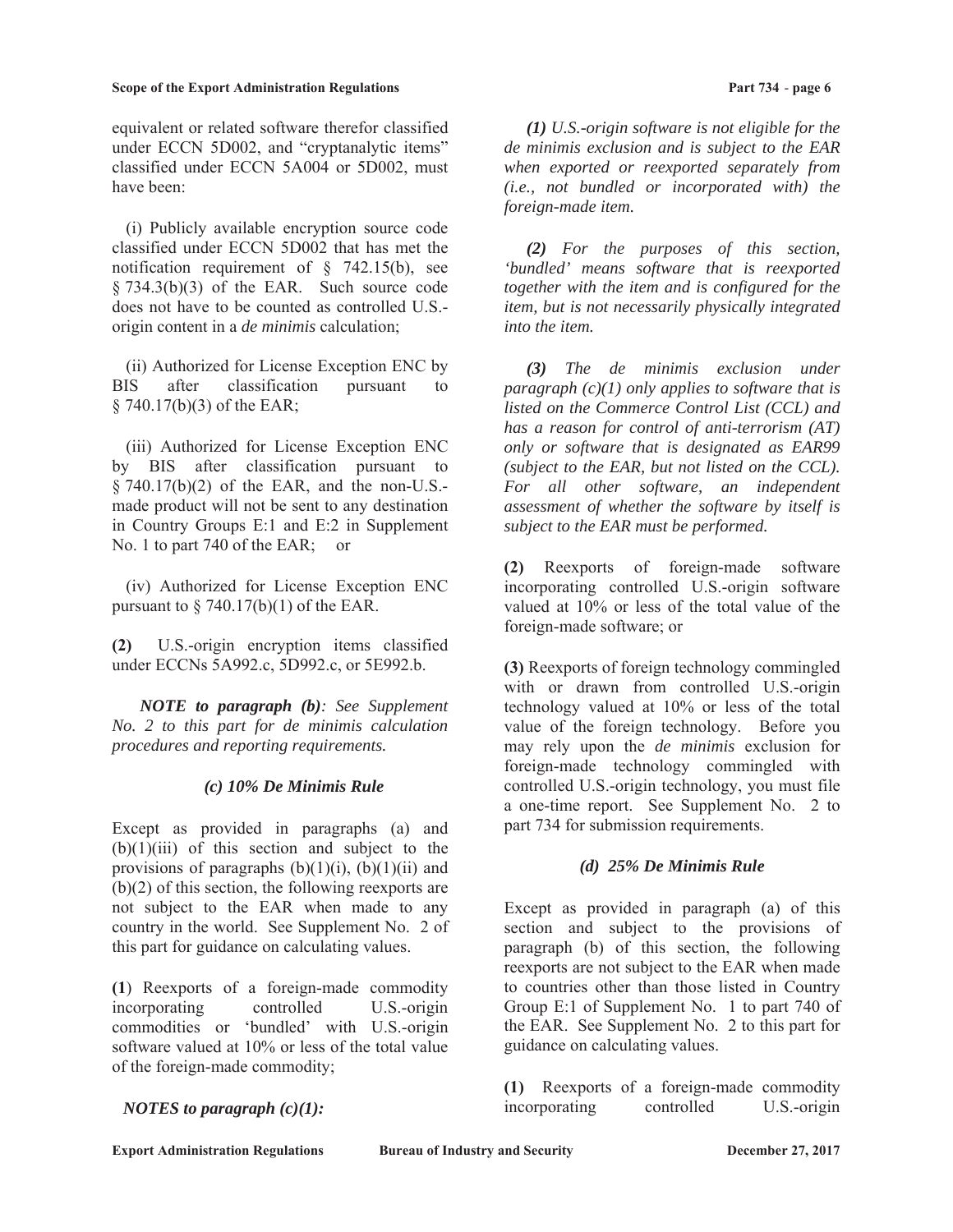commodities or 'bundled' with U.S.-origin software valued at 25% or less of the total value of the foreign-made commodity;

#### *NOTES to paragraph (d)(1):*

*(1) U.S.-origin software is not eligible for the de minimis exclusion and is subject to the EAR when exported or reexported separately from (i.e., not bundled or incorporated with) the foreign-made item.* 

*(2) For the purposes of this section, 'bundled' means software that is reexported together with the item and is configured for the item, but is not necessarily physically integrated into the item.* 

*(3) The de minimis exclusion under paragraph (d)(1) only applies to software that is listed on the Commerce Control List (CCL) and has a reason for control of anti-terrorism (AT) only or software that is classified as EAR99 (subject to the EAR, but not listed on the CCL). For all other software, an independent assessment of whether the software by itself is subject to the EAR must be performed.* 

**(2)** Reexports of foreign-made software incorporating controlled U.S.-origin software valued at 25% or less of the total value of the foreign-made software; or

**(3)** Reexports of foreign technology commingled with or drawn from controlled U.S.-origin technology valued at 25% or less of the total value of the foreign technology. Before you may rely upon the *de minimis* exclusion for foreignmade technology commingled with controlled U.S.-origin technology, you must file a one-time report. See Supplement No. 2 to part 734 for submission requirements.

*(e)* You are responsible for making the necessary calculations to determine whether the *de minimis*  provisions apply to your situation. See Supplement No. 2 to part 734 for guidance regarding calculation of U.S. controlled content.

*(f)* See §770.3 of the EAR for principles that apply to commingled U.S.-origin technology and

software.

#### *(g) Recordkeeping requirement*

The method by which you determined the percentage of U.S. content in foreign software or technology must be documented and retained in your records in accordance with the recordkeeping requirements in part 762 of the EAR. Your records should indicate whether the values you used in your calculations are actual arms-length market prices or prices derived from comparable transactions or costs of production, overhead, and profit.

# **§ 734.5 ACTIVITIES OF U.S. AND FOREIGN PERSONS SUBJECT TO THE EAR**

The following kinds of activities are subject to the EAR:

*(a*) Certain activities of U.S. persons related to the proliferation of nuclear explosive devices, chemical or biological weapons, missile technology as described in §744.6 of the EAR, and the proliferation of chemical weapons as described in part 745 of the EAR.

*(b)* Activities of U.S. or foreign persons prohibited by any order issued under the EAR, including a Denial Order issued pursuant to part 766 of the EAR.

# **§ 734.6 ASSISTANCE AVAILABLE FROM BIS FOR DETERMINING LICENSING AND OTHER REQUIREMENTS**

*(a)* If you are not sure whether a commodity, software, technology, or activity "subject to the EAR" is subject to licensing or other requirements under the EAR, you may ask BIS for an advisory opinion or a commodity classification determination. In order to determine whether an item is "subject to the ITAR," you should review the ITAR's United States Munitions List (see 22 CFR §§ 120.3,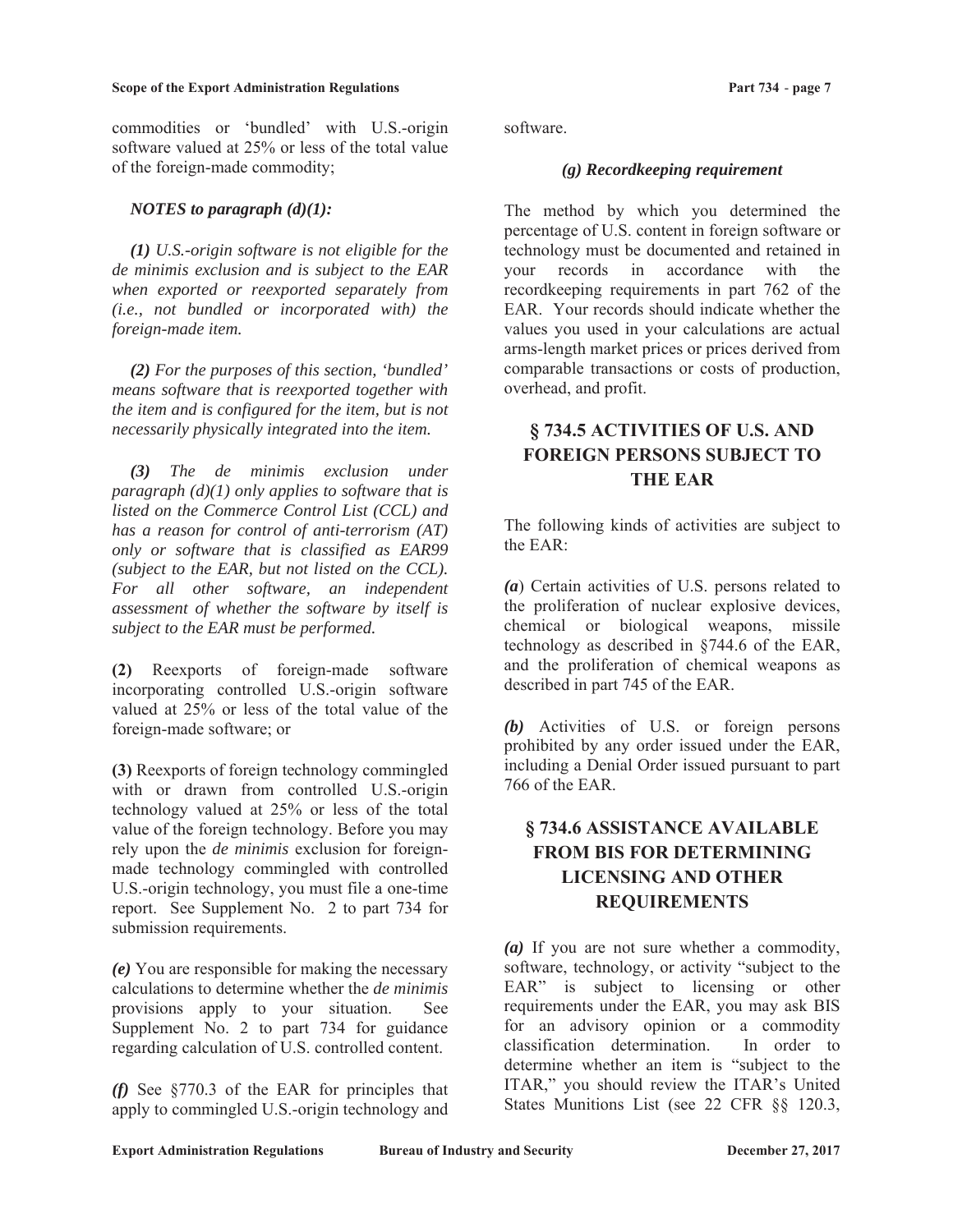120.6 and 121.1). You may also submit a request to the Department of State, Directorate of Defense Trade Controls, for a formal jurisdictional determination regarding the commodity, software, technology, or activity at issue; or in ITAR terms, the defense article, technical data or defense service at issue (see 22 CFR 120.4).

*(b)* As the agency responsible for administering the EAR, BIS is the only agency that has the responsibility for determining whether an item or activity is subject to the EAR and, if so, what licensing or other requirements apply under the EAR. Such a determination only affects EAR requirements, and does not affect the applicability of any other regulatory programs.

*(c)* If you need help in determining BIS licensing or other requirements, you may ask BIS for help by following the procedures described in §748.3 of the EAR.

### **§ 734.7 PUBLISHED**

*(a)* Except as set forth in paragraph (b) of this section, unclassified "technology" or "software" is "published," and is thus not "technology" or "software" subject to the EAR, when it has been made available to the public without restrictions upon its further dissemination such as through any of the following:

**(1)** Subscriptions available without restriction to any individual who desires to obtain or purchase the published information;

**(2)** Libraries or other public collections that are open and available to the public, and from which the public can obtain tangible or intangible documents;

**(3)** Unlimited distribution at a conference, meeting, seminar, trade show, or exhibition, generally accessible to the interested public;

**(4)** Public dissemination (*i.e.,* unlimited distribution) in any form (e.g., not necessarily in published form), including posting on the Internet on sites available to the public; or

**(5)** Submission of a written composition, manuscript, presentation, computer-readable dataset, formula, imagery, algorithms, or some other representation of knowledge with the intention that such information will be made publicly available if accepted for publication or presentation:

 (i) To domestic or foreign co-authors, editors, or reviewers of journals, magazines, newspapers or trade publications;

 (ii) To researchers conducting fundamental research; or

 (iii) To organizers of open conferences or other open gatherings.

*(b)* Published encryption software classified under ECCN 5D002 remains subject to the EAR unless it is publicly available encryption object code software classified under ECCN 5D002 and the corresponding source code meets the criteria specified in § 742.15(b) of the EAR.

# **§ 734.8 "TECHNOLOGY" OR "SOFTWARE" THAT ARISES DURING, OR RESULTS FROM, FUNDAMENTAL RESEARCH.**

#### *(a) Fundamental research*

"Technology" or "software" that arises during, or results from, fundamental research and is intended to be published is not subject to the EAR.

 *NOTE 1 TO PARAGRAPH (a): This paragraph does not apply to "technology" or "software" subject to the EAR that is released to conduct fundamental research. (See § 734.7(a)(5)(ii) for information released to researchers that is "published.")* 

 *NOTE 2 TO PARAGRAPH (a): There are instances in the conduct of research where a*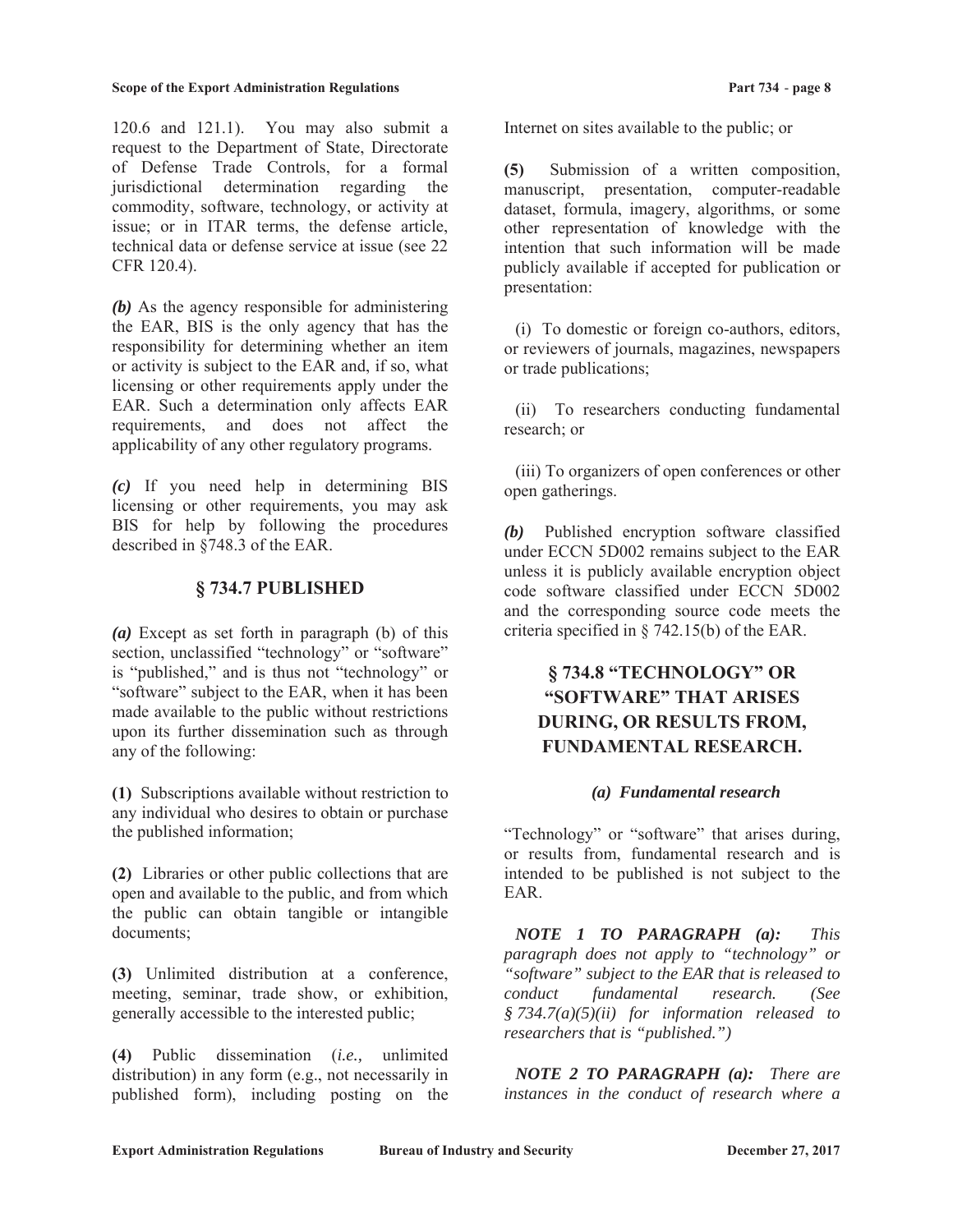#### **Scope of the Export Administration Regulations Acceptance Part 734 - page 9**

*researcher, institution or company may decide to restrict or protect the release or publication of "technology" or "software" contained in research results. Once a decision is made to maintain such "technology" or "software" as restricted or proprietary, the "technology" or "software," if within the scope of § 734.3(a), becomes subject to the EAR.*

#### *(b) Prepublication review*

"Technology" or "software" that arises during, or results, from fundamental research is intended to be published to the extent that the researchers are free to publish the "technology" or "software" contained in the research without restriction. "Technology" or "software" that arises during or results from fundamental research subject to prepublication review is still intended to be published when:

**(1)** Prepublication review is conducted solely to ensure that publication would not compromise patent rights, so long as the review causes no more than a temporary delay in publication of the research results;

**(2)** Prepublication review is conducted by a sponsor of research solely to insure that the publication would not inadvertently divulge proprietary information that the sponsor has furnished to the researchers; or

**(3)** With respect to research conducted by scientists or engineers working for a Federal agency or a Federally Funded Research and Development Center (FFRDC), the review is conducted within any appropriate system devised by the agency or the FFRDC to control the release of information by such scientists and engineers.

 *NOTE 1 TO PARAGRAPH (b): Although "technology" or "software" arising during or resulting from fundamental research is not considered intended to be published if researchers accept restrictions on its publication, such "technology" or "software" will nonetheless qualify as "technology" or "software" arising during or resulting from* 

*fundamental research once all such restrictions have expired or have been removed.* 

 *NOTE 2 TO PARAGRAPH (b): Research that is voluntarily subjected to U.S. government prepublication review is considered "intended to be published" when the research is released consistent with the prepublication review and any resulting controls.* 

 *NOTE 3 TO PARAGRAPH (b): "Technology" or "software" resulting from U.S. government funded research that is subject to government-imposed access and dissemination or other specific national security controls qualifies as "technology" or "software" resulting from fundamental research, provided that all government-imposed national security controls have been satisfied and the researchers are free to publish the "technology" or "software" contained in the research without restriction. Examples of specific national security controls include requirements for prepublication review by the Government, with right to withhold permission for publication; restrictions on prepublication dissemination of information to non-U.S. citizens or other categories of persons; or restrictions on participation of non-U.S. citizens or other categories of persons in the research. A general reference to one or more export control laws or regulations or a general reminder that the Government retains the right to classify is not a specific national security control.*

### *(c) Fundamental research definition*

Fundamental research means research in science, engineering, or mathematics, the results of which ordinarily are published and shared broadly within the research community, and for which the researchers have not accepted restrictions for proprietary or national security reasons.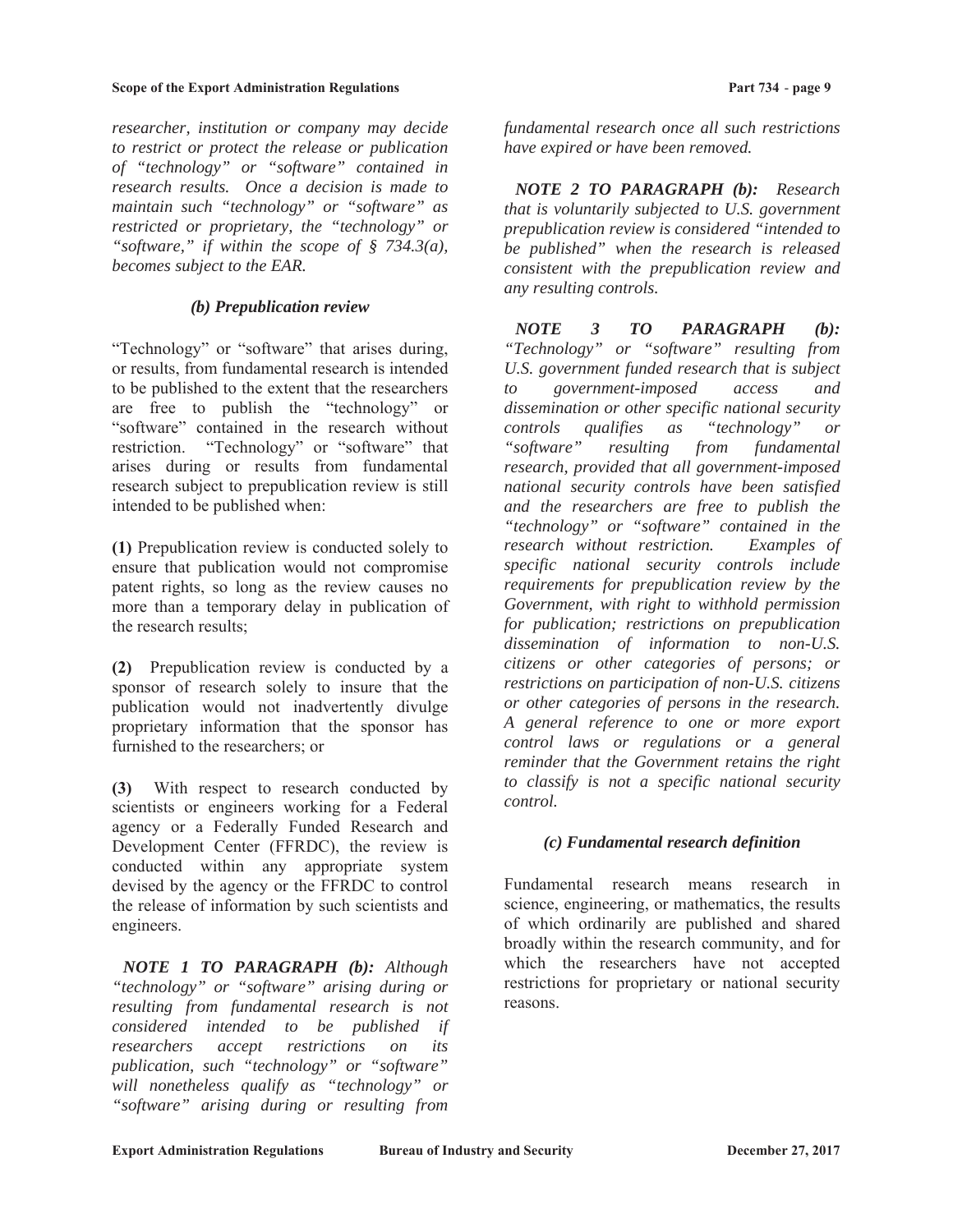### **§ 734.9 [RESERVED]**

### **§ 734.10 PATENTS**

"Technology" is not subject to the EAR if it is contained in any of the following:

*(a)* A patent or an open (published) patent application available from or at any patent office;

*(b)* A published patent or patent application prepared wholly from foreign-origin "technology" where the application is being sent to the foreign inventor to be executed and returned to the United States for subsequent filing in the U.S. Patent and Trademark Office;

*(c)* A patent application, or an amendment, modification, supplement or division of an application, and authorized for filing in a foreign country in accordance with the regulations of the Patent and Trademark Office, 37 CFR part 5; or

*(d)* A patent application when sent to a foreign country before or within six months after the filing of a United States patent application for the purpose of obtaining the signature of an inventor who was in the United States when the invention was made or who is a co-inventor with a person residing in the United States.

### **§ 734.11 [RESERVED]**

## **§ 734.12 EFFECT ON FOREIGN LAWS AND REGULATIONS**

Any person who complies with any of the license or other requirements of the EAR is not relieved of the responsibility of complying with applicable foreign laws and regulations. Conversely, any person who complies with the license or other requirements of a foreign law or regulation is not relieved of the responsibility of complying with U.S. laws and regulations, including the EAR.

#### **§ 734.13 EXPORT**

*(a)* Except as set forth in §§ 734.17 or 734.18, Export means:

**(1)** An actual shipment or transmission out of the United States, including the sending or taking of an item out of the United States, in any manner;

**(2)** Releasing or otherwise transferring "technology" or source code (but not object code) to a foreign person in the United States (a "deemed export");

**(3)** Transferring by a person in the United States of registration, control, or ownership of:

(i) A spacecraft subject to the EAR that is not eligible for export under License Exception STA (*i.e.,* spacecraft that provide space-based logistics, assembly or servicing of any spacecraft) to a person in or a national of any other country; or

(ii) Any other spacecraft subject to the EAR to a person in or a national of a Country Group D:5 country.

 *(b)* Any release in the United States of "technology" or source code to a foreign person is a deemed export to the foreign person's most recent country of citizenship or permanent residency.

*(c)* The export of an item that will transit through a country or countries to a destination identified in the EAR is deemed to be an export to that destination.

### **§ 734.14 REEXPORT**

*(a)* Except as set forth in §§ 734.18 and 734.20, Reexport means:

**(1)** An actual shipment or transmission of an item subject to the EAR from one foreign country to another foreign country, including the sending or taking of an item to or from such

**Export Administration Regulations Bureau of Industry and Security bureau December 27, 2017**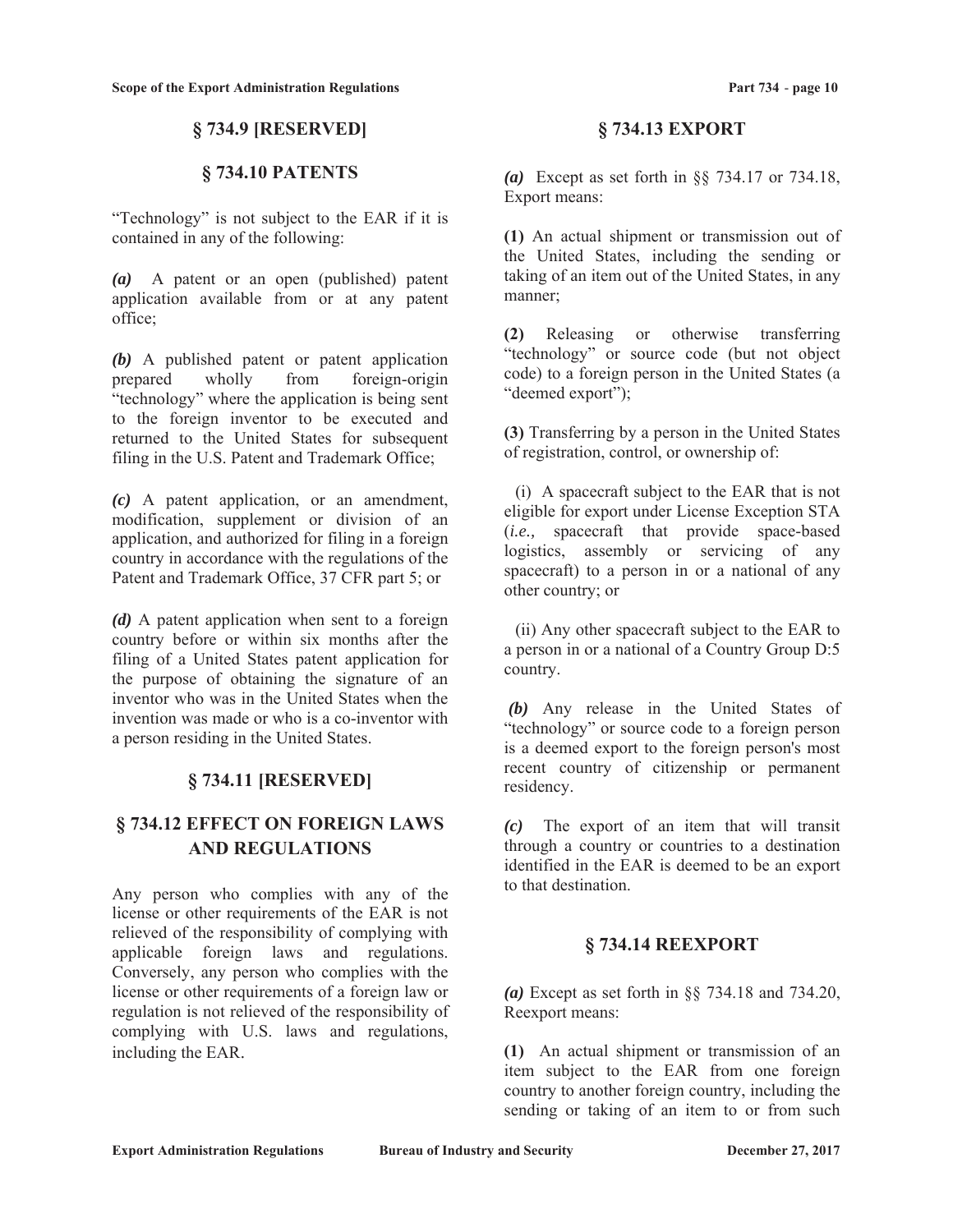#### **Scope of the Export Administration Regulations in the expansion Part 734 - page 11**

countries in any manner;

**(2)** Releasing or otherwise transferring "technology" or source code subject to the EAR to a foreign person of a country other than the foreign country where the release or transfer takes place (a deemed reexport);

**(3)** Transferring by a person outside the United States of registration, control, or ownership of:

(i) A spacecraft subject to the EAR that is not eligible for reexport under License Exception STA (i.e., spacecraft that provide space-based logistics, assembly or servicing of any spacecraft) to a person in or a national of any other country; or

(ii) Any other spacecraft subject to the EAR to a person in or a national of a Country Group D:5 country.

*(b)* Any release outside of the United States of "technology" or source code subject to the EAR to a foreign person of another country is a deemed reexport to the foreign person's most recent country of citizenship or permanent residency, except as described in § 734.20.

*(c)* The reexport of an item subject to the EAR that will transit through a country or countries to a destination identified in the EAR is deemed to be a reexport to that destination.

### **§ 734.15 RELEASE**

*(a)* Except as set forth in § 734.18, "technology" and "software" are "released" through:

**(1)** Visual or other inspection by a foreign person of items that reveals "technology" or source code subject to the EAR to a foreign person; or

**(2)** Oral or written exchanges with a foreign person of "technology" or source code in the United States or abroad.

*(b)* Any act causing the "release" of

"technology" or "software," through use of "access information" or otherwise, to yourself or another person requires an authorization to the same extent an authorization would be required to export or reexport such "technology" or "software" to that person.

### **§ 734.16 TRANSFER (IN-COUNTRY)**

Except as set forth in  $\S$  734.18(a)(3), a Transfer (in-country) is a change in end use or end user of an item within the same foreign country. Transfer (in-country) is synonymous with In-country transfer.

### **§ 734.17 EXPORT OF ENCRYPTION SOURCE CODE AND OBJECT CODE SOFTWARE**

*(a)* For purposes of the EAR, the Export of encryption source code and object code "software" means:

**(1)** An actual shipment, transfer, or transmission out of the United States (see also paragraph (b) of this section); or

**(2)** A transfer of such "software" in the United States to an embassy or affiliate of a foreign country.

*(b)* The export of encryption source code and object code "software" controlled for "EI" reasons under ECCN 5D002 on the Commerce Control List (see Supplement No. 1 to part 774 of the EAR) includes:

**(1)** Downloading, or causing the downloading of, such "software" to locations (including electronic bulletin boards, Internet file transfer protocol, and World Wide Web sites) outside the U.S., or

**(2)** Making such "software" available for transfer outside the United States, over wire, cable, radio, electromagnetic, photo optical, photoelectric or other comparable communications facilities accessible to persons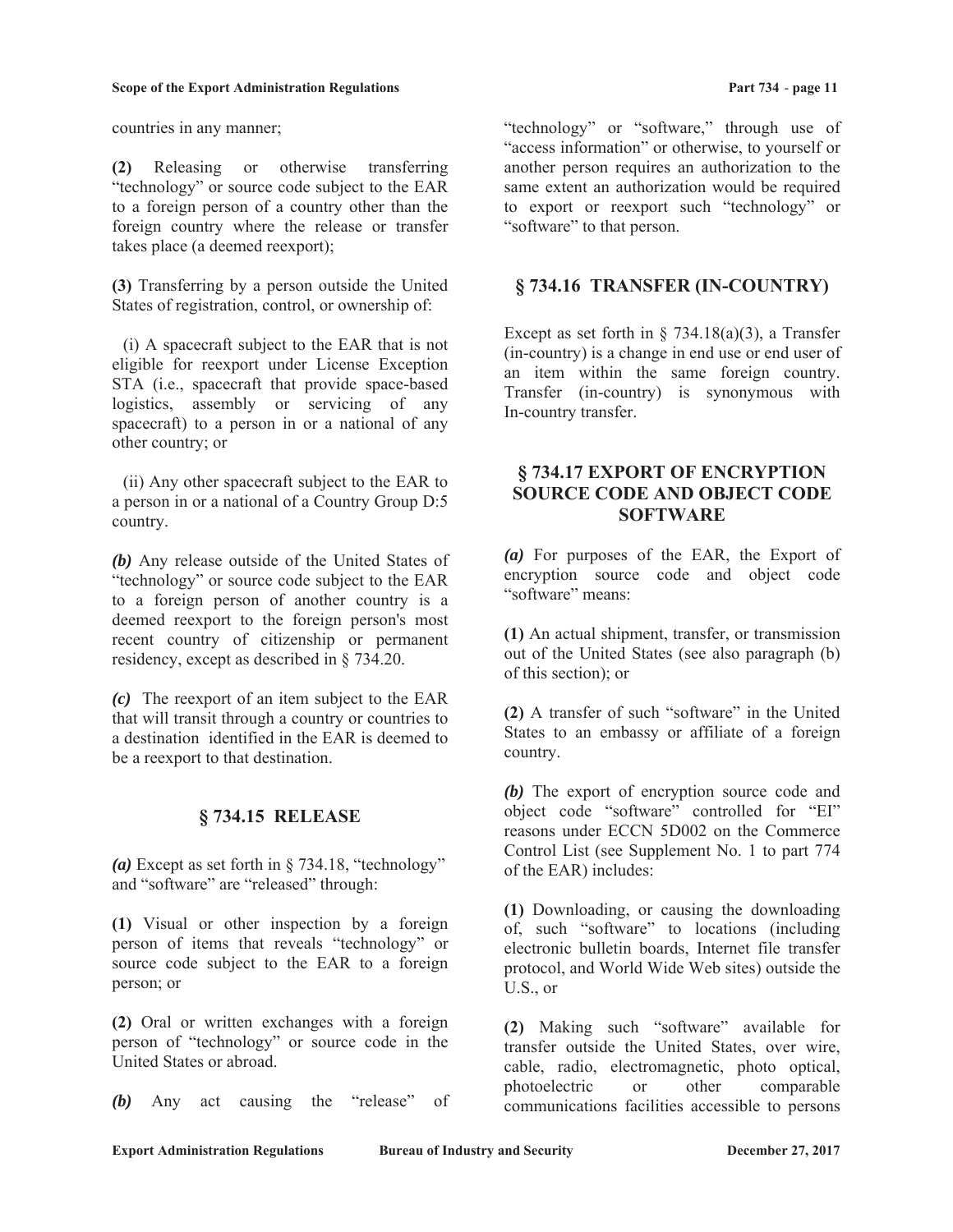outside the United States, including transfers from electronic bulletin boards, Internet file transfer protocol and World Wide Web sites, unless the person making the "software" available takes precautions adequate to prevent unauthorized transfer of such code. See § 742.15(b) of the EAR for notification requirements for export or reexports of encryption source code "software" considered to be publicly available or published consistent with the provisions of  $\S$  734.3(b)(3). Publicly available encryption source code "software" and corresponding object code are not subject to the EAR, when the encryption source code "software" meets the notification requirements in § 742.15(b) of the EAR.

*(c)* Subject to the General Prohibitions described in part 736 of the EAR, such precautions for Internet transfers of products eligible for export under  $§$  740.17(b)(2) of the EAR (encryption "software" products, certain encryption source code and general purpose encryption toolkits) shall include such measures as:

**(1)** The access control system, either through automated means or human intervention, checks the address of every system outside of the U.S. or Canada requesting or receiving a transfer and verifies such systems do not have a domain name or Internet address of a foreign government end-user (e.g., ".gov," ".gouv," ".mil" or similar addresses);

**(2)** The access control system provides every requesting or receiving party with notice that the transfer includes or would include cryptographic "software" subject to export controls under the Export Administration Regulations, and anyone receiving such a transfer cannot export the "software" without a license or other authorization; and

**(3)** Every party requesting or receiving a transfer of such "software" must acknowledge affirmatively that the "software" is not intended for use by a government end user, as defined in part 772 of the EAR, and he or she understands the cryptographic "software" is subject to export controls under the Export Administration

Regulations and anyone receiving the transfer cannot export the "software" without a license or other authorization. BIS will consider acknowledgments in electronic form provided they are adequate to assure legal undertakings similar to written acknowledgments.

## **§ 734.18 ACTIVITIES THAT ARE NOT EXPORTS, REEXPORTS, OR TRANSFERS**

*(a)* The following activities are not exports, reexports, or transfers:

**(1)** Launching a spacecraft, launch vehicle, payload, or other item into space.

**(2)** Transmitting or otherwise transferring "technology" or "software" to a person in the United States who is not a foreign person from another person in the United States.

**(3)** Transmitting or otherwise making a transfer (in-country) within the same foreign country of "technology" or "software" between or among only persons who are not "foreign persons," so long as the transmission or transfer does not result in a release to a foreign person or to a person prohibited from receiving the "technology" or "software."

**(4)** Shipping, moving, or transferring items between or among the United States, the District of Columbia, the Commonwealth of Puerto Rico, or the Commonwealth of the Northern Mariana Islands or any territory, dependency, or possession of the United States as listed in Schedule C, Classification Codes and Descriptions for U.S. Export Statistics, issued by the Bureau of the Census.

**(5)** Sending, taking, or storing "technology" or "software" that is:

- (i) Unclassified;
- (ii) Secured using 'end-to-end encryption;'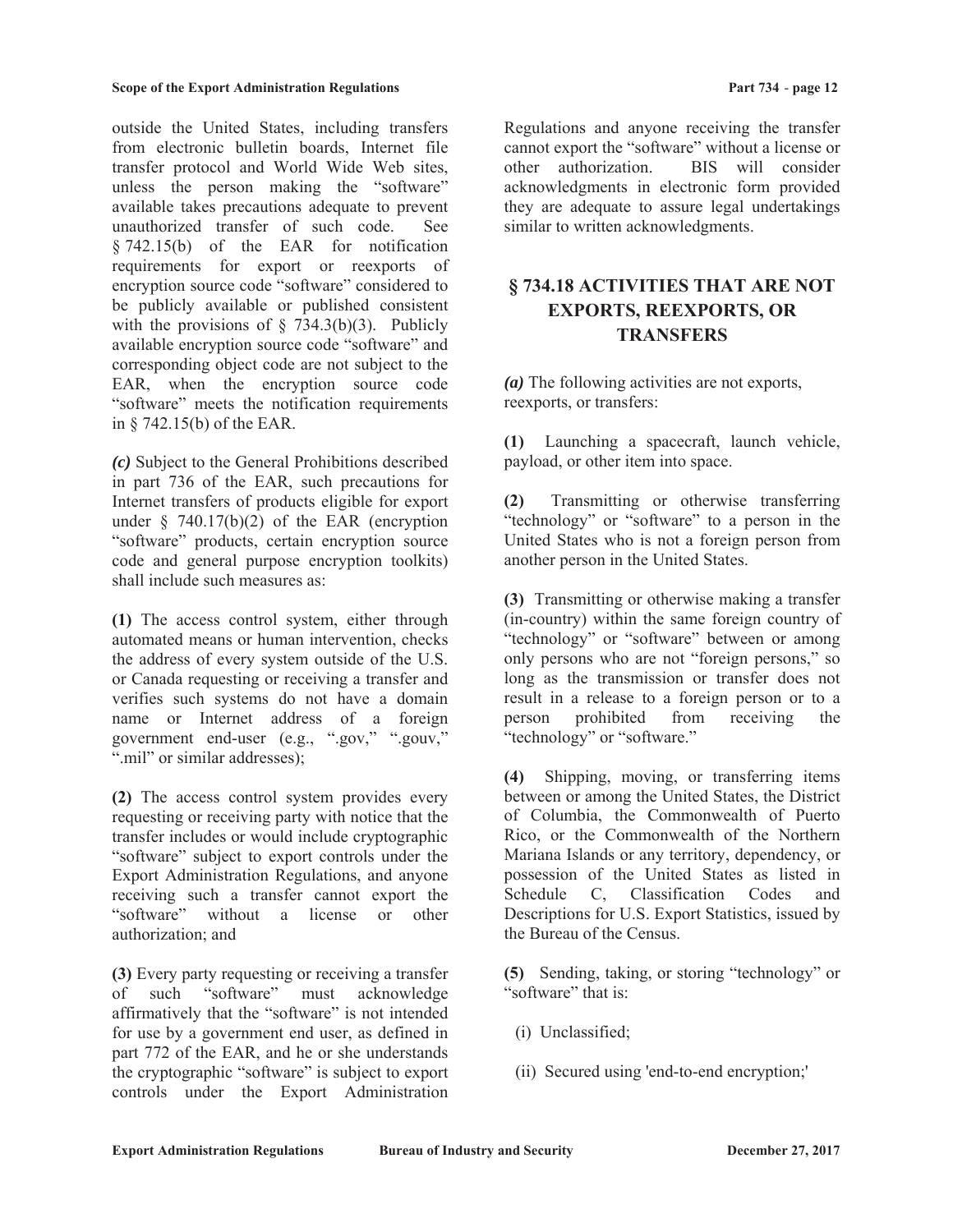(iii) Secured using cryptographic modules (hardware or "software") compliant with Federal Information Processing Standards Publication 140-2 (FIPS 140-2) or its successors, supplemented by "software" implementation, cryptographic key management and other procedures and controls that are in accordance with guidance provided in current U.S. National Institute for Standards and Technology publications, or other equally or more effective cryptographic means; and

(iv) Not intentionally stored in a country listed in Country Group D:5 (see Supplement No. 1 to part 740 of the EAR) or in the Russian Federation.

*Note 1 to paragraph (a)(5)(iv): Data intransit via the Internet is not deemed to be stored.*

### *(b) Definitions*

For purposes of this section, **End-to-end encryption** means (i) the provision of cryptographic protection of data such that the data is not in unencrypted form between an originator (or the originator's in-country security boundary) and an intended recipient (or the recipient's in-country security boundary), and (ii) the means of decryption are not provided to any third party. The originator and the recipient may be the same person.

*(c)* The ability to access "technology" or "software" in encrypted form that satisfies the criteria set forth in paragraph  $(a)(5)$  of this section does not constitute the release or export of such "technology" or "software."

# **§ 734.19 TRANSFER OF ACCESS INFORMATION**

To the extent an authorization would be required to transfer "technology" or "software," a comparable authorization is required to transfer access information if done with "knowledge" that such transfer would result in the release of such "technology" or "software" without a

required authorization.

# **§ 734.20 ACTIVITIES THAT ARE NOT DEEMED REEXPORTS**

The following activities are not deemed reexports (see "deemed reexport" definition in § 734.14(b)):

### *(a) Authorized Release of "technology" or source code*

Release of "technology" or source code by an entity outside the United States to a foreign person of a country other than the foreign country where the release takes place if:

**(1)** The entity is authorized to receive the "technology" or source code at issue, whether by a license, license exception, or situation where no license is required under the EAR for such "technology" or source code; and

**(2)** The entity has "knowledge" that the foreign national's most recent country of citizenship or permanent residency is that of a country to which export from the United States of the "technology" or source code at issue would be authorized by the EAR either under a license exception or in situations where no license under the EAR would be required.

### *(b) Release to Country Group A:5 nationals*

Without limiting the scope of paragraph (a), release of "technology" or source code by an entity outside the United States to a foreign person of a country other than the foreign country where the release takes place if:

**(1)** The entity is authorized to receive the "technology" or source code at issue, whether by a license, license exception, or through situations where no license is required under the EAR;

**(2)** The foreign person is a bona fide 'permanent and regular employee' of the entity and is not a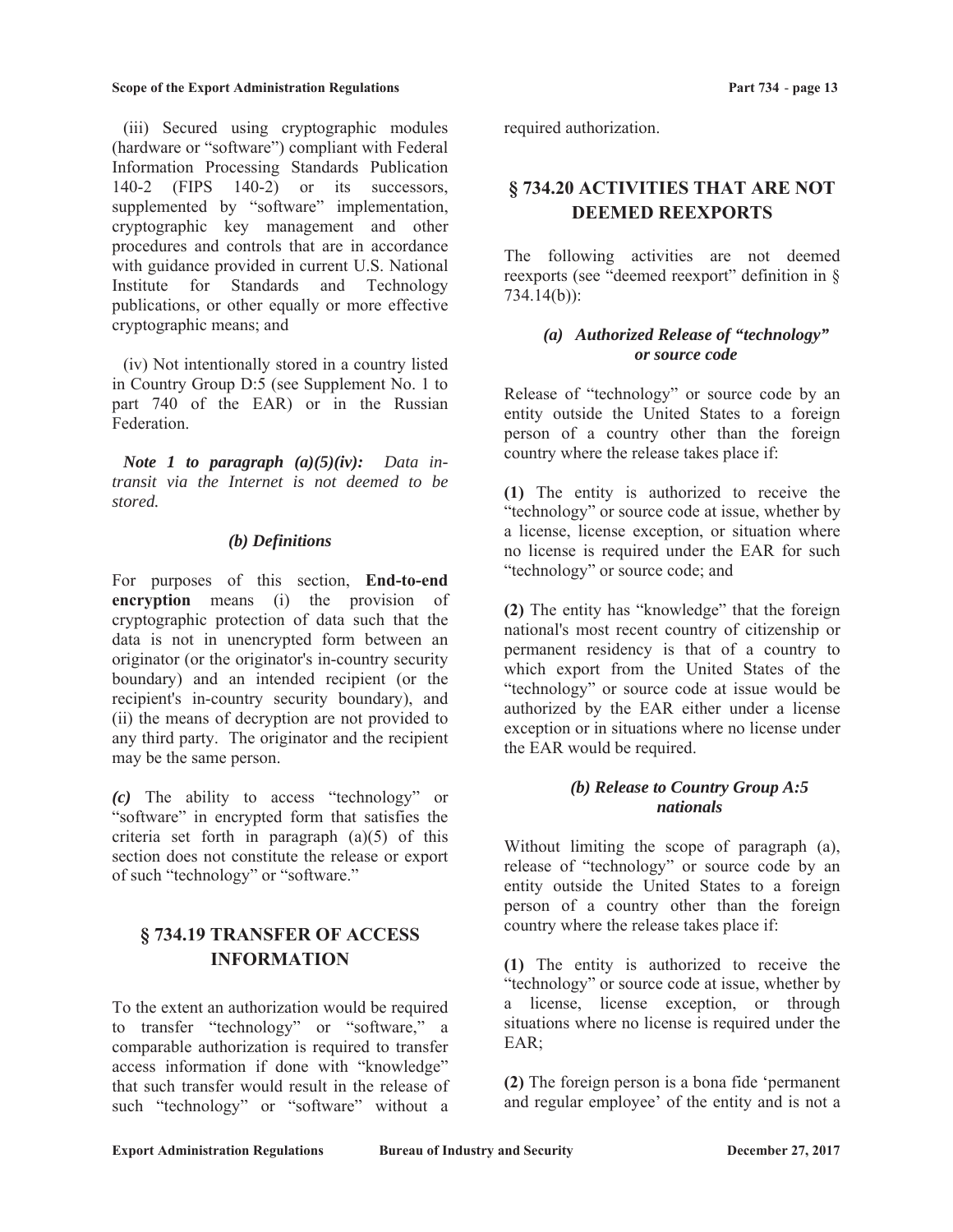proscribed person (see § 772.1 for definition of proscribed person);

**(3)** Such employee is a national exclusively of a country in Country Group A:5; and

**(4)** The release of "technology" or source code takes place entirely within the physical territory of any such country, or within the United States.

#### *(c) Release to other than Country Group A:5 nationals*

Without limiting the scope of paragraph (a), release of "technology" or source code by an entity outside the United States to a foreign person of a country other than the foreign country where the release takes place if:

**(1)** The entity is authorized to receive the "technology" or source code at issue, whether by a license, license exception, or situations where no license is required under the EAR;

**(2)** The foreign person is a bona fide 'permanent and regular employee' of the entity and is not a proscribed person (see § 772.1 for definition of proscribed person);

**(3)** The release takes place entirely within the physical territory of the country where the entity is located, conducts official business, or operates, or within the United States;

**(4)** The entity has effective procedures to prevent diversion to destinations, entities, end users, and end uses contrary to the EAR; and

**(5)** Any one of the following six (i.e., paragraphs  $(c)(5)(i)$ ,  $(ii)$ ,  $(iii)$ ,  $(iv)$ ,  $(v)$ , or  $(vi)$  of this section) situations is applicable:

(i) The foreign person has a security clearance approved by the host nation government of the entity outside the United States;

(ii) The entity outside the United States:

(A) Has in place a process to screen the foreign person employee and to have the

employee execute a non-disclosure agreement that provides assurances that the employee will not disclose, transfer, or reexport controlled "technology" contrary to the EAR;

(B) Screens the employee for substantive contacts with countries listed in Country Group D:5 (see Supplement No. 1 to part 740 of the EAR). Although nationality does not, in and of itself, prohibit access to "technology" or source code subject to the EAR, an employee who has substantive contacts with foreign persons from countries listed in Country Group D:5 shall be presumed to raise a risk of diversion, unless BIS determines otherwise;

(C) Maintains a technology security or clearance plan that includes procedures for screening employees for such substantive contacts;

(D) Maintains records of such screenings for the longer of five years or the duration of the individual's employment with the entity; and

(E) Will make such plans and records available to BIS or its agents for civil and criminal law enforcement purposes upon request;

(iii) The entity is a U.K. entity implementing § 126.18 of the ITAR (22 CFR 126.18) pursuant to the U.S.-U.K. Exchange of Notes regarding §126.18 of the ITAR for which the U.K. has provided appropriate implementation guidance;

(iv) The entity is a Canadian entity implementing §126.18 of the ITAR pursuant to the U.S.-Canadian Exchange of Letters regarding § 126.18 of the ITAR for which Canada has provided appropriate implementation guidance;

(v) The entity is an Australian entity implementing the exemption at paragraph 3.7b of the ITAR Agreements Guidelines; or

(vi) The entity is a Dutch entity implementing the exemption at paragraph 3.7c of the ITAR Agreements Guidelines.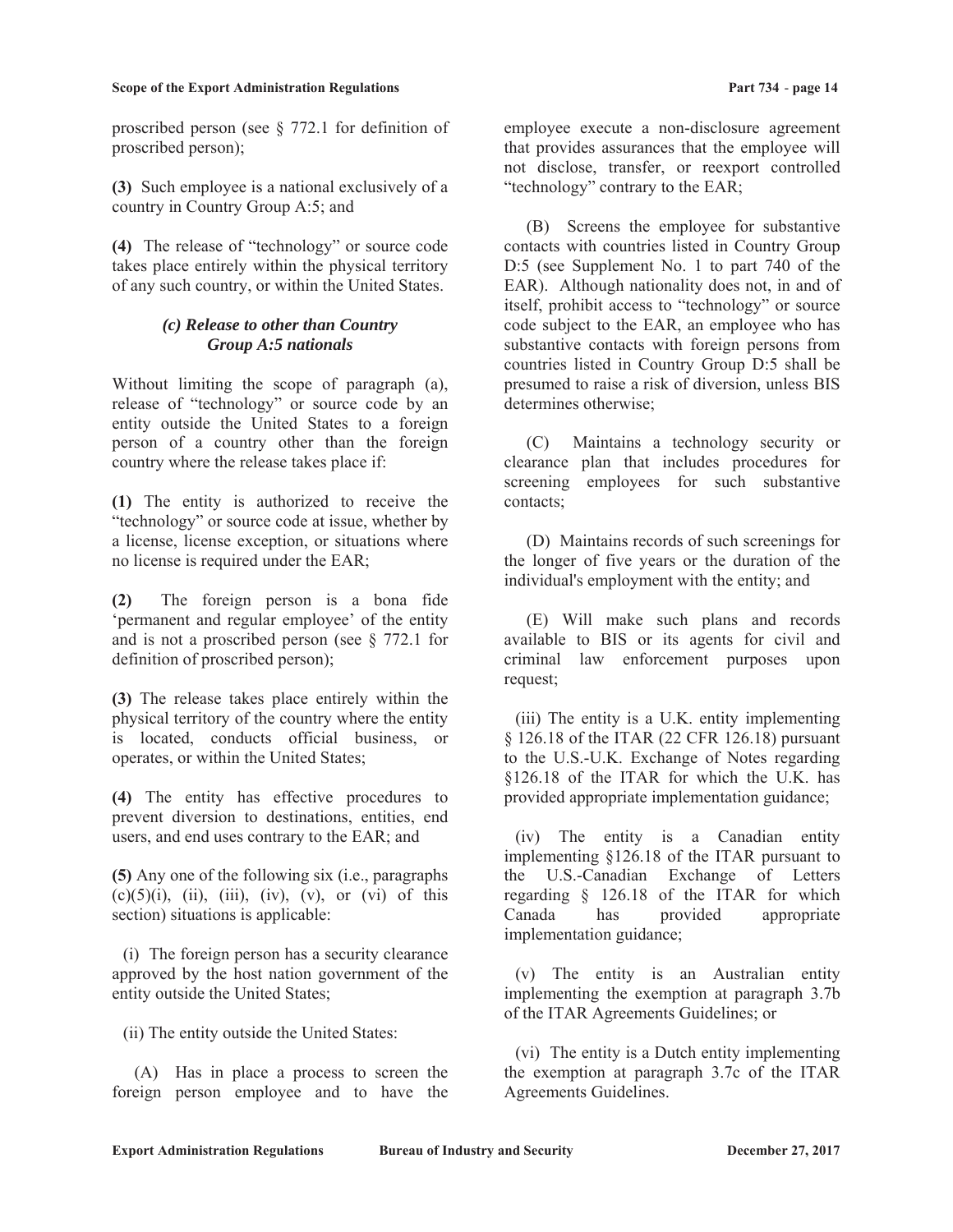#### *(d) Definitions*

**(1)** *Substantive contacts* include regular travel to countries in Country Group D:5; recent or continuing contact with agents, brokers, and nationals of such countries; continued demonstrated allegiance to such countries; maintenance of business relationships with persons from such countries; maintenance of a residence in such countries; receiving salary or other continuing monetary compensation from such countries; or acts otherwise indicating a risk of diversion.

**(2)** *Permanent and regular employee* is an individual who:

(i) Is permanently (i.e., for not less than a year) employed by an entity, or

(ii) Is a contract employee who:

(A) Is in a long-term contractual relationship with the company where the individual works at the entity's facilities or at locations assigned by the entity (such as a remote site or on travel);

(B) Works under the entity's direction and control such that the company must determine the individual's work schedule and duties;

(C) Works full time and exclusively for the entity; and

(D) Executes a nondisclosure certification for the company that he or she will not disclose confidential information received as part of his or her work for the entity.

*NOTE TO PARAGRAPH (d)(2): If the contract employee has been seconded to the entity by a staffing agency, then the staffing agency must not have any role in the work the individual performs other than to provide the individual for that work. The staffing agency also must not have access to any controlled "technology" or source code other than that authorized by the applicable regulations or a license.*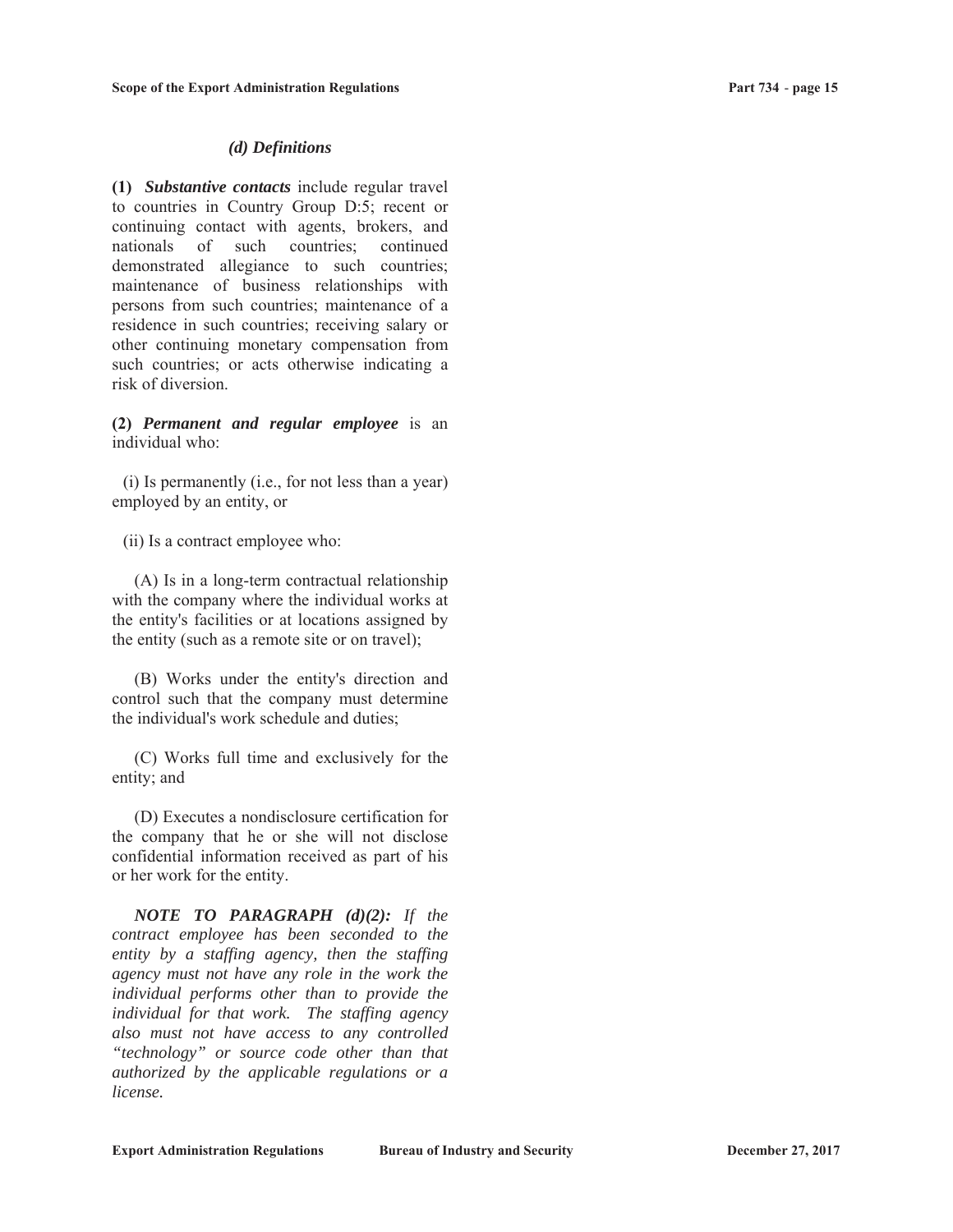# **SUPPLEMENT NO. 1 TO PART 734 – [RESERVED]**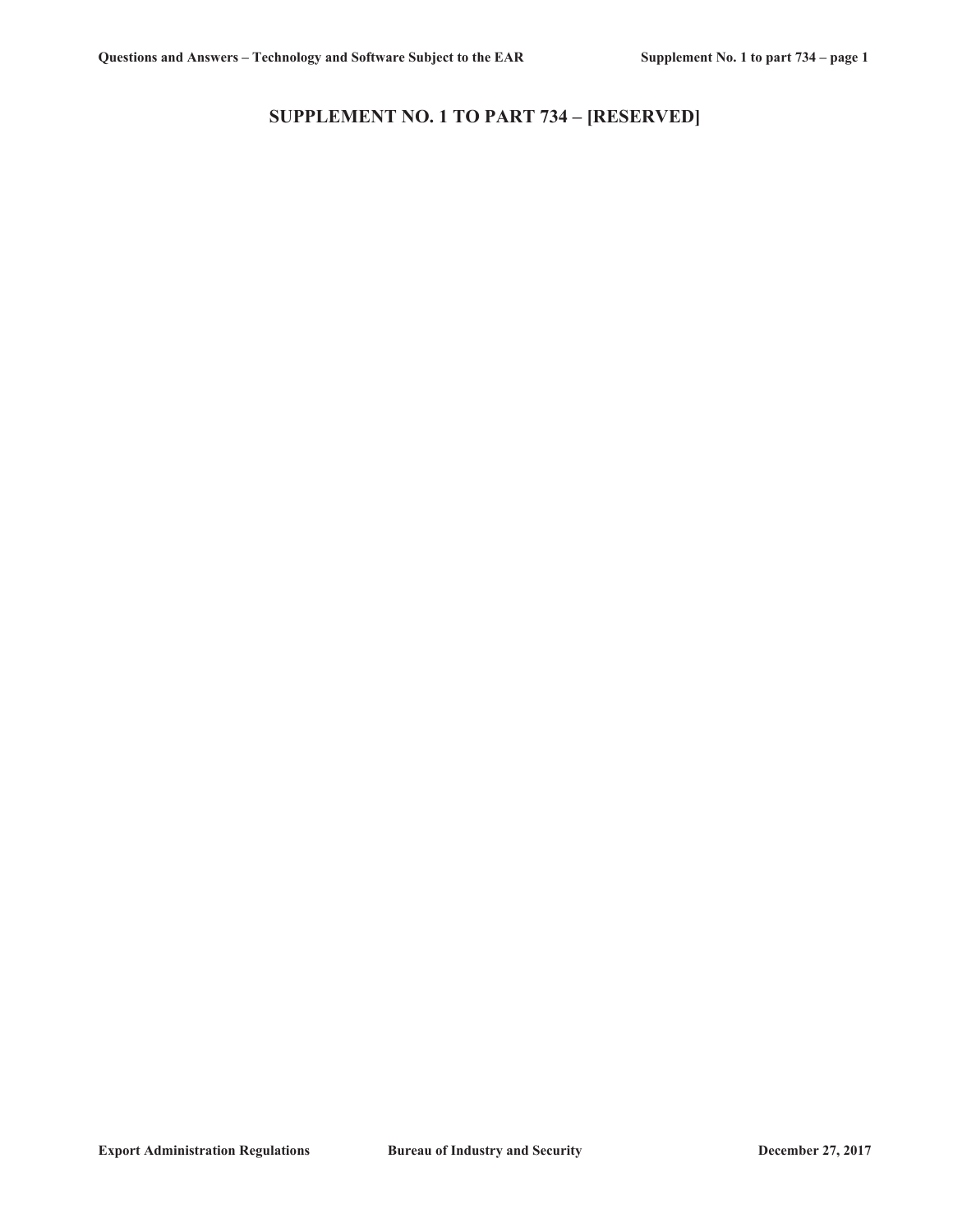# **SUPPLEMENT NO. 2 TO PART 734 - GUIDELINES FOR** *DE MINIMIS* **RULES**

*(a)* Calculation of the value of controlled U.S. origin content in foreign-made items is to be performed for the purposes of § 734.4 of this part, to determine whether the percentage of U.S. origin content is *de minimis*. (Note that you do not need to make these calculations if the foreign made item does not require a license to the destination in question.) Use the following guidelines to perform such calculations:

**(1) U.S.-origin controlled content.** To identify U.S.-origin controlled content for purposes of the *de minimis* rules, you must determine the Export Control Classification Number (ECCN) of each U.S.-origin item incorporated into a foreign-made product. Then, you must identify which, if any, of those U.S.origin items would require a license from BIS if they were to be exported or reexported (in the form in which you received them) to the foreign-made product's country of destination. For purposes of identifying U.S.-origin controlled content, you should consult the Commerce Country Chart in Supplement No. 1 to part 738 of the EAR and controls described in part 746 of the EAR. Part 744 of the EAR should not be used to identify controlled U.S. content for purposes of determining the applicability of the *de minimis* rules. In identifying U.S.-origin controlled content, do not take account of commodities, software, or technology that could be exported or reexported to the country of destination without a license (designated as "NLR") or under License Exception GBS (see part 740 of the EAR). Commodities subject only to short supply controls are not included in calculating U.S. content.

*Note to paragraph (a)(1): U.S.-origin controlled content is considered 'incorporated' for de minimis purposes if the U.S.-origin controlled item is: essential to the functioning of the foreign equipment; customarily included in sales of the foreign equipment; and reexported with the foreign produced item. U.S.-origin software may be 'bundled' with foreign produced commodities; see § 734.4 of this part. For purposes of determining de minimis levels, technology and source code used to design or produce foreign-made commodities or software are not considered to be incorporated into such foreign-made commodities or software.* 

**(2) Value of U.S.-origin controlled content.** The value of the U.S.-origin controlled content shall reflect the fair market price of such content in the market where the foreign product is being produced. In most cases, this value will be the same as the actual cost to the foreign manufacturer of the U.S.-origin commodity, technology, or software. When the foreign manufacturer and the U.S. supplier are affiliated and have special arrangements that result in below-market pricing, the value of the U.S.-origin controlled content should reflect fair market prices that would normally be charged to unaffiliated customers in the same foreign market. If fair market value cannot be determined based upon actual arms-length transaction data for the U.S.-origin controlled content in question, then you must determine another reliable valuation method to calculate or derive the fair market value. Such methods may include the use of comparable market prices or costs of production and distribution. The EAR do not require calculations based upon any one accounting system or U.S. accounting standards. However, the method you use must be consistent with your business practice.

# **(3) Foreign-made product value.**

**(i) General.** The value of the foreign-made product shall reflect the fair market price of such product in the market where the foreign product is sold. In most cases, this value will be the same as the actual cost to a buyer of the foreign-made product. When the foreign manufacturer and the buyer of their product are affiliated and have special arrangements that result in below-market pricing, the value of the foreign-made product should reflect fair market prices that would normally be charged to unaffiliated customers in the same foreign market. If fair market value cannot be determined based upon actual arms-length transaction data for the foreign-made product in question, then you must determine another reliable valuation method to calculate or derive the fair market value. Such methods may include the use of comparable market prices or costs of production and distribution. The EAR do not require calculations based upon any one accounting system or U.S. accounting standards. However, the method you use must be